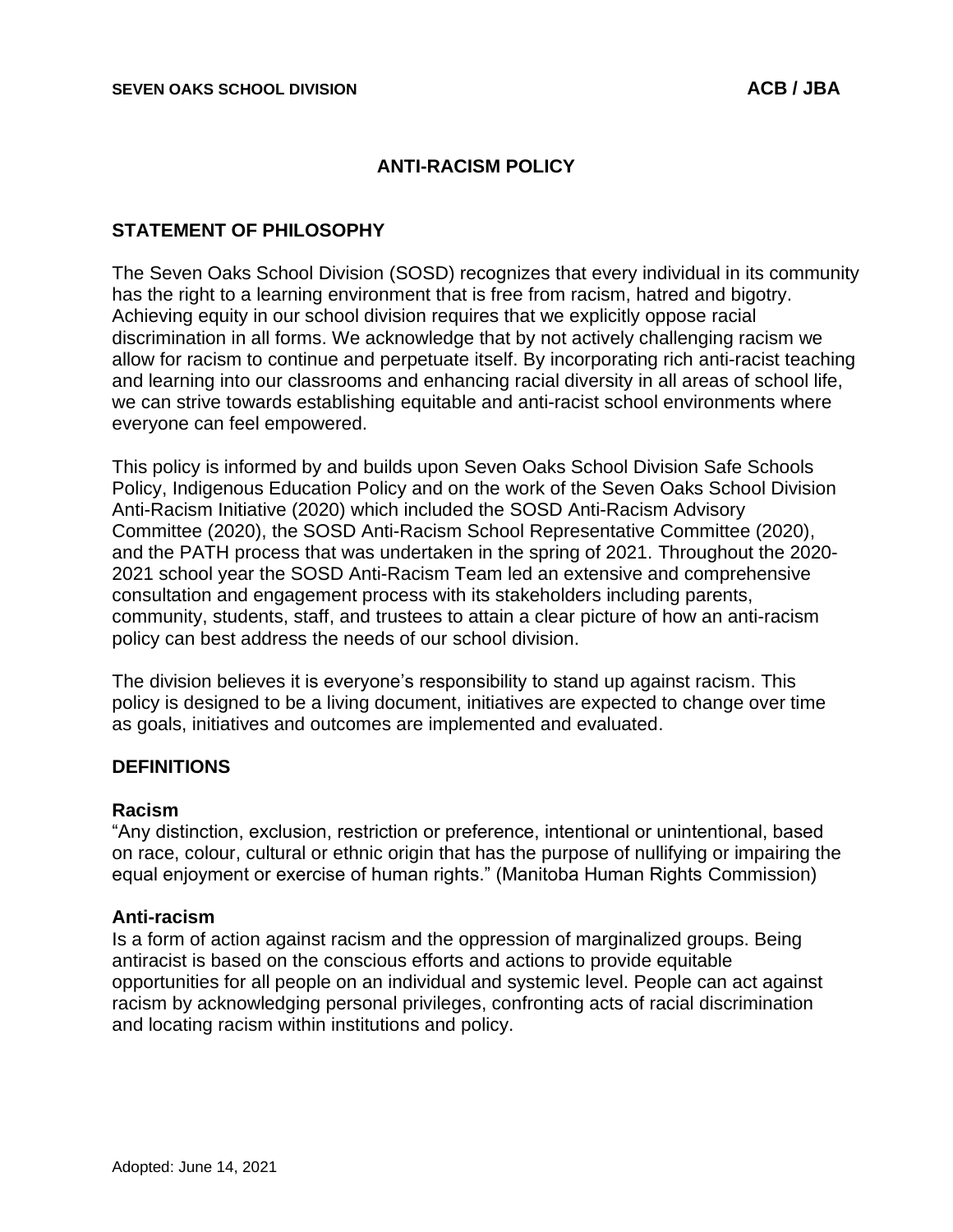## **CURRICULUM AND ANTI-RACIST LEARNING RESOURCES**

### **Belief Statement**

Our schools must be safe and equitable to the needs of our diverse learners. We must address their learning needs and lived experience through anti-racist teaching through an equitable distribution of resources.

### **Goal**

Schools will develop culturally relevant and anti-racist teaching approaches that promote teaching, curriculum and assessments that are responsive to students' needs and lived experiences.

- **EXECT** Schools will provide adequate courses, content, supports and resourcing to address unique and intersectional issues appropriately.
- Students will learn about historical examples of crimes against humanity and gross human rights violations, such as the Holocaust, Holodomor, black slavery, residential schools and the caste system.
- School libraries will be adequately equipped with anti-racism literature.
- High schools will offer courses and course content that is culturally relevant and supports anti-racism.
- Schools will engage students in anti-racism learning and activities across all grade levels in ways that are age appropriate.
- **•** The division will develop an anti-racism toolkit that supports students in understanding how they can address issues of racism, discrimination, bias, harassment, prejudice and stereotyping as observed in curriculum or through lived experience.
- **The division and schools will build staff capacity to support diverse needs and** address safety and equity issues.
- The division and schools will ensure staff engage in various anti-racism opportunities and professional development to enhance understanding of the issues that impact student well-being and achievement.

## **STUDENT SUPPORT**

### **Belief Statement**

The division believes all diverse and racialized students should experience safe, supportive, learning environments that address their unique challenges and support their aspirations.

### **Goal**

The division and schools will continue to strengthen inclusion, remove barriers and enhance supports for students.

▪ Division Administers will review, update and reaffirm existing School Division Policies that address issues of safety, harassment, discrimination and that support diversity, equity and inclusion including Indigenous Education Policy # IDAAD and Safe Learning Environment for 2SLGBTQ+ Students & Staff Policy #JA.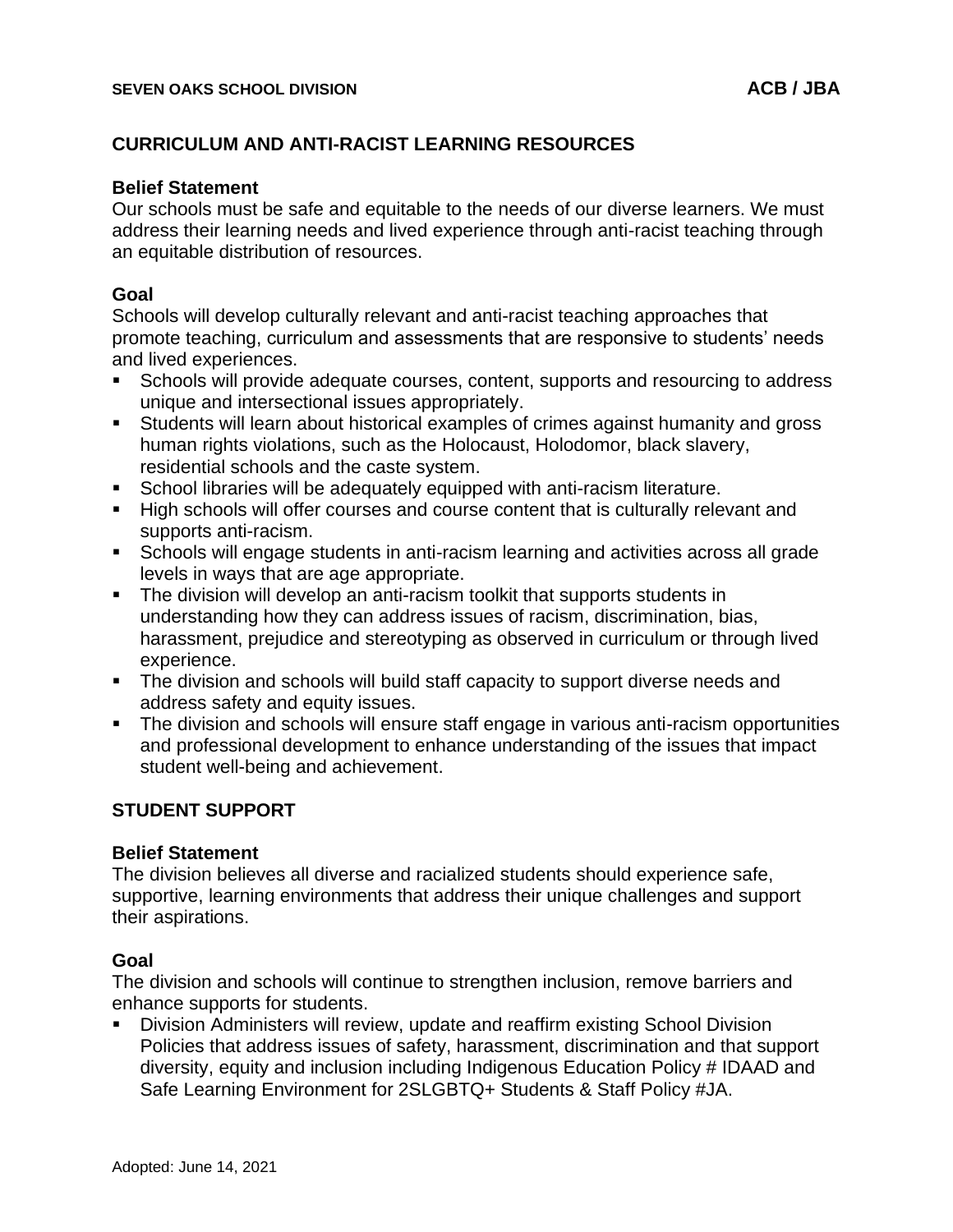### **SEVEN OAKS SCHOOL DIVISION ACB / JBA**

- School Administrators will provide resources, learning materials that are representative of students' diverse backgrounds and lived experiences.
- School Administrators will establish supports and/or processes to address issues of racism, discrimination, harassment, prejudice and stereotyping observed and/or experienced by students.
- **•** Division Administrators will maintain divisional anti-racism committee with representatives from each school's staff throughout the division to support and address the diverse intersectional needs and lived experiences of students (e.g., including QPOC, Indigenous, newcomers, immigrants, racialized community, disabilities).
- **Educators will review course content for bias, stereotyping and strive to include** content that reflect the needs of diverse learners.
- School Administrators consider how to respond to incidents of racism.
- School Administrators will provide support to maintain and/or enhance existing intersectional student groups including:
	- GSA Student Groups
	- Black Student Union
	- Kids in Care Groups
	- Indigenous Cultural Groups
- Division and School Administrators will support annual anti-racism, peace-building, bridge-building and reconciliation initiatives annually.
- **•** Division Administrators will support the collection, analysis and reporting of diversity data to enhance equitable achievement outcomes.
- School Administrators will address race relation and intersectional issues by addressing issues of indifference, othering, lowered academic expectations, racialized school cliques).

## **PARENT AND COMMUNITY PARTNERSHIPS**

# **Belief Statement**

It is important to engage parents and community in creating a safe, positive culture to support student achievement and community well-being.

## **Goal**

The division and schools will collaborate with parents and community partners to celebrate and enhance diversity.

## **Parent Councils and Community Engagement**

- School Parent Councils will ensure intentional diverse representation through its Terms of Reference and Governance structures.
	- Divisional and School Administrators will work collaboratively with the Provincial Education Ministry to support and advocate for diverse representation within School Parent Councils.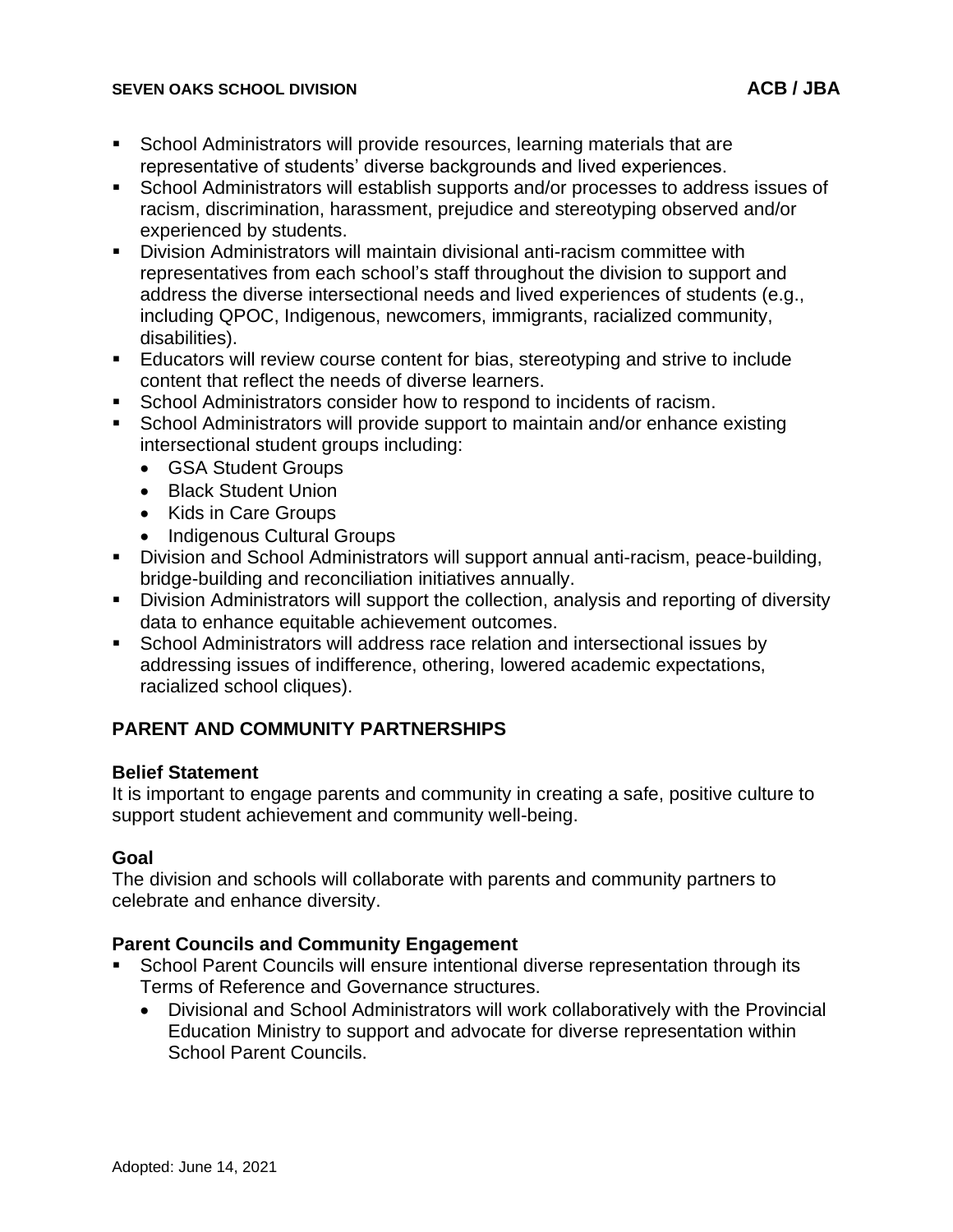### **SEVEN OAKS SCHOOL DIVISION ACB / JBA**

- Division and School Administrators will collect Parent Council demographic and diversity data to highlight the make-up of Parent Councils and to identify barriers to engagement for marginalized and underrepresented groups.
- Parent Councils will support the collection of race-based data to understand its demographic and to support the diverse needs of students, families and community members.
- Anti-racism, diversity, equity and inclusion will be a standing agenda item for School Parent Council meetings.
- Parent Councils will work with School Administrators to familiarize themselves with division policies, initiatives, processes that support anti-racism, diversity, equity and inclusion practices by creating annual engagement events (town halls, community gatherings that celebrate diverse cultures).
- Division and School Administrators will inform Parent Councils about issues of racism, bias, discrimination, prejudice or stereotyping that was experienced or observed within our schools, curriculum or events.
- Division and school staff will support community engagement initiatives that promote and/or enhance diversity, inclusion and equity of outcomes for BIPOC community members.
- Division Administrators will develop and maintain an annual calendar of important diverse cultural, religious and identity celebrations.

## **Employment Equity**

## **Belief Statement**

The division believes it is important to have a staff complement that represents the make-up of our student body and community.

## **Goal**

The division will enhance diversity representation across the division at all levels and in all areas.

- Division Administrators will collect and utilize staff census data periodically to establish and report equity targets every four years.
- Division Human Resources will develop questions to support hiring processes so that all employees contribute to anti-racism, diversity, equity and inclusion.
- **E** Division Administrators and Human Resources will establish succession plans that include equity, diversity and inclusion targets.
- Division Administrators will work with Education Ministries and external education partners to maintain equity and diversity training programs (CATEP, ITEP, WBC, Urban Circle) to advance representation and diversity in staffing.

## **Accountability: Assessment and Evaluation**

## **Belief Statement**

The division believes it is important to support this policy with accountability measures including data collection, analysis and reporting.